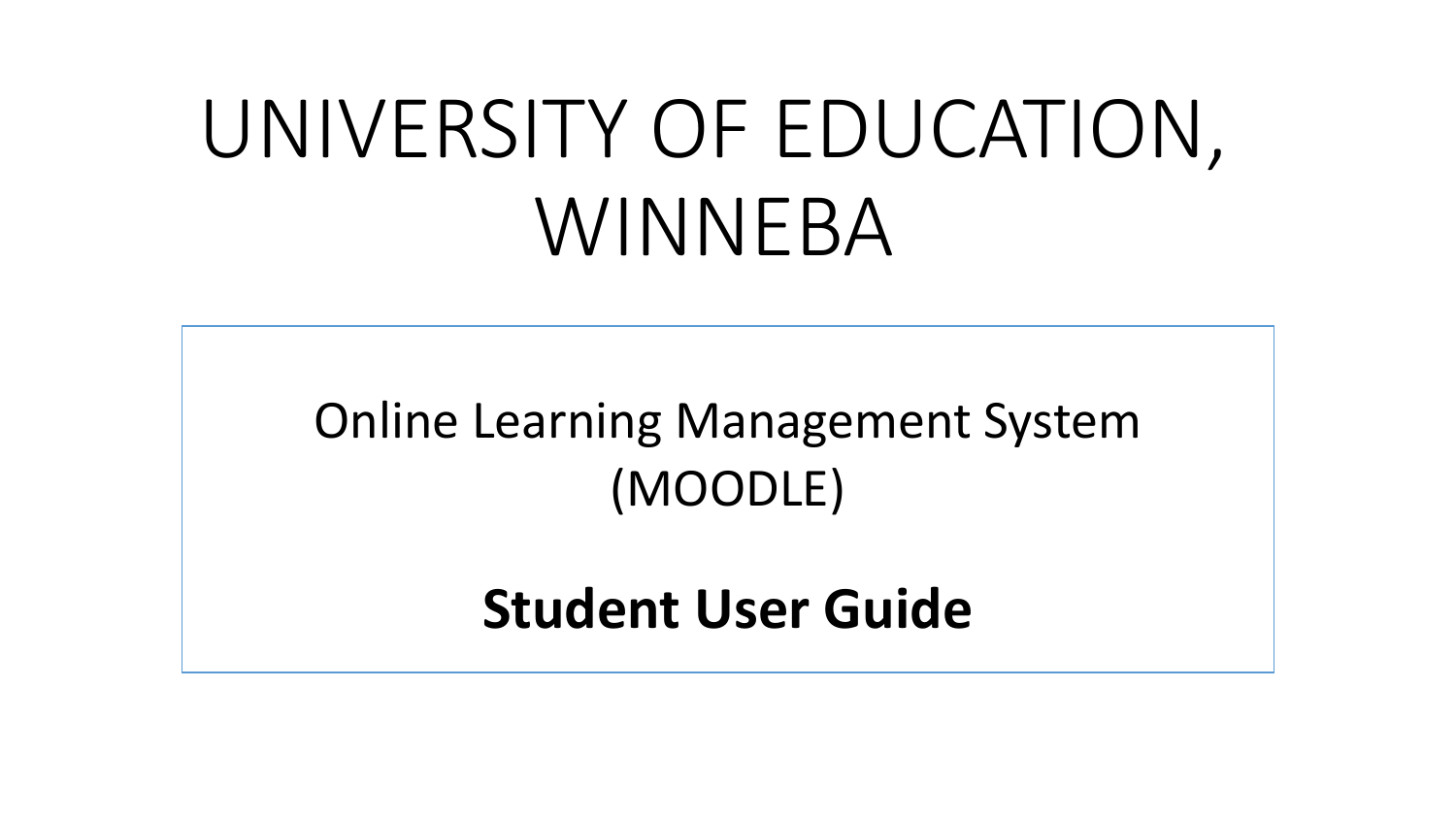# PART 1 For the Logging In For the First Time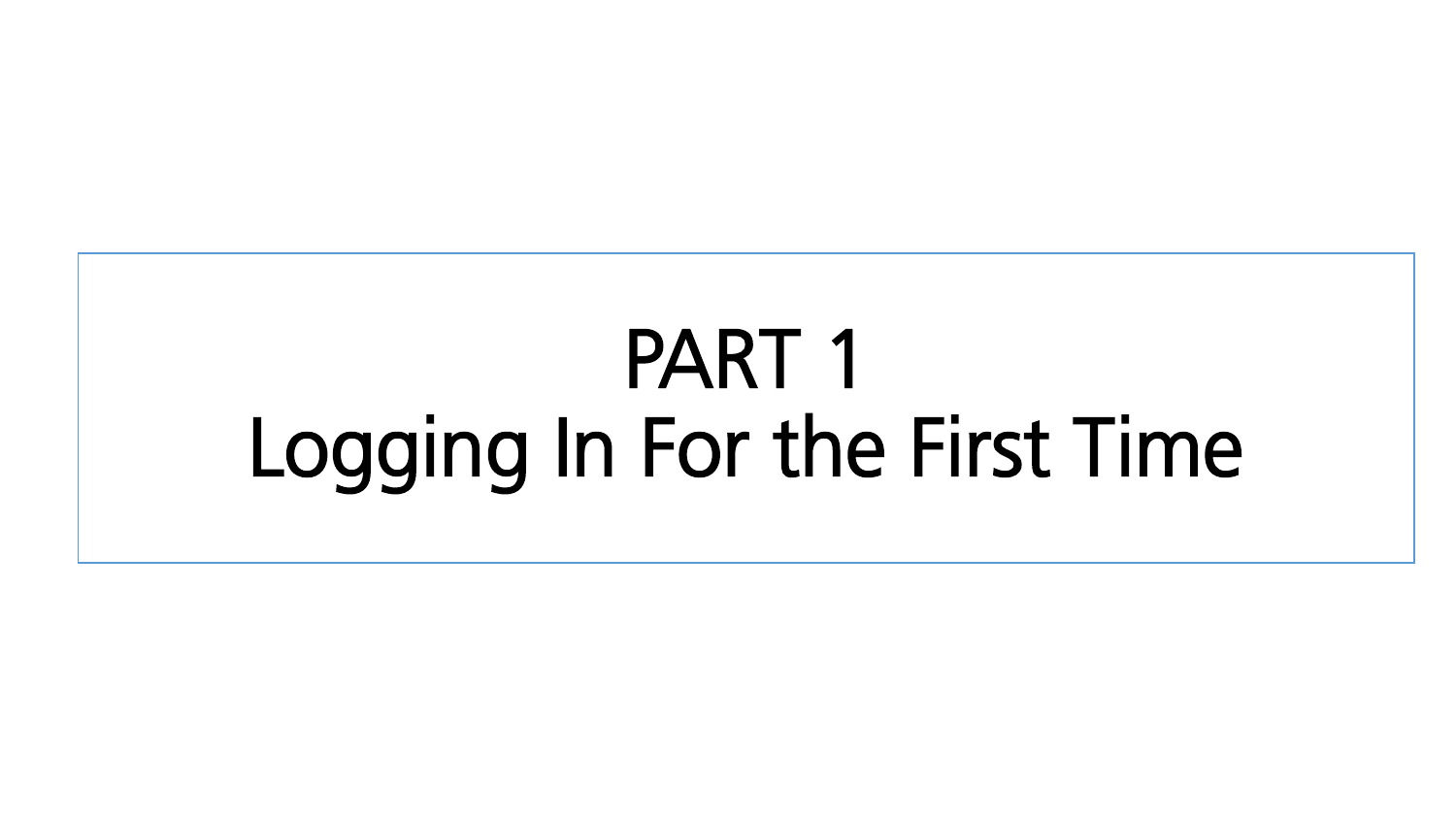## STEP 1: Visit https://www.uew.edu.gh and click on UEW LMS  $V = V \cdot V$  is the image below with a red box



Follow us on Facebook @official.ue



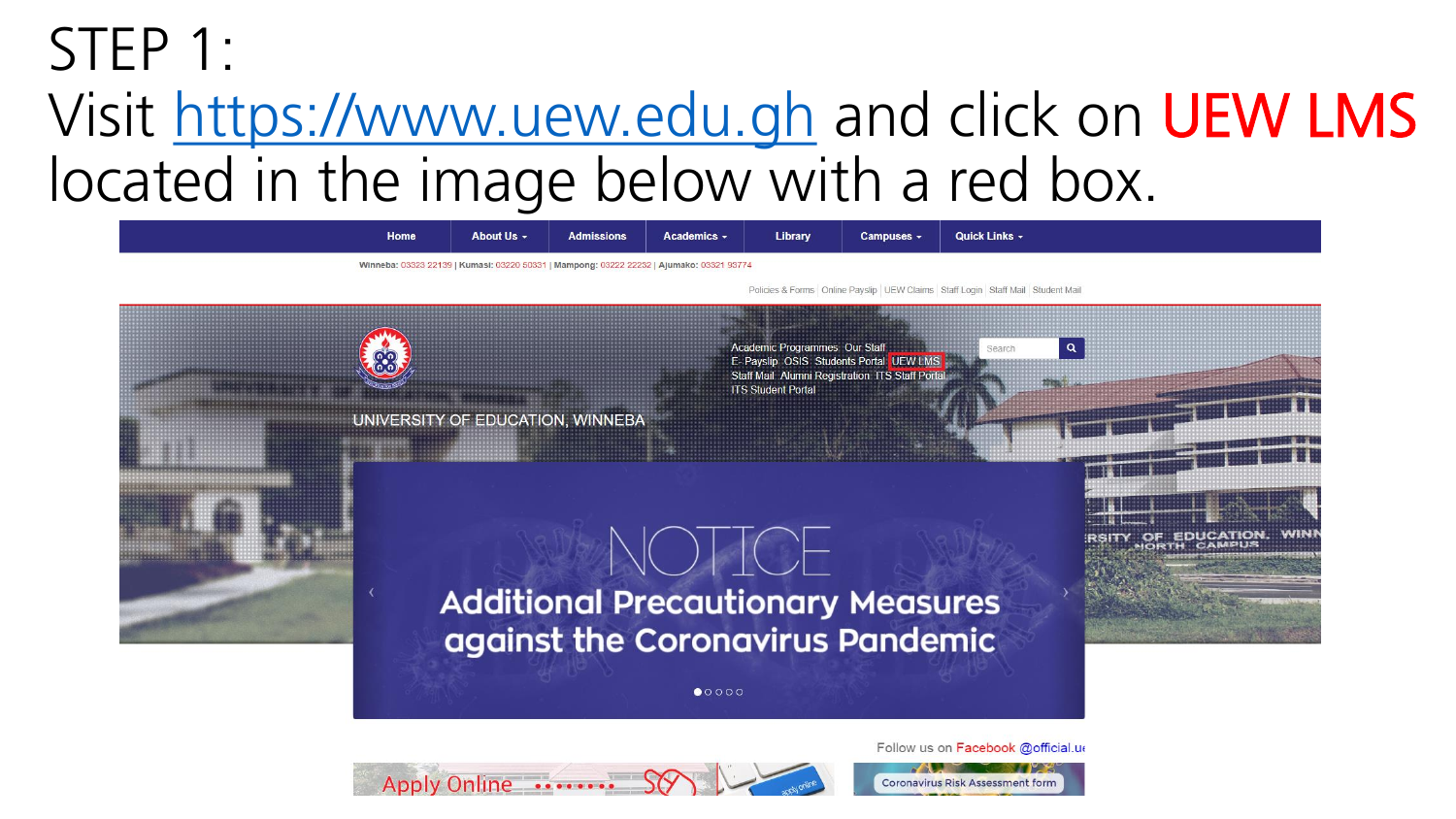# STEP 2:

Enter your index number as your Username. Use the same index number as your password. N/B: Do Not Use your Applicant ID as the password!

| You are not logged in.                                                                                                           |
|----------------------------------------------------------------------------------------------------------------------------------|
| University of Education, Winneball <b>Containers</b> Containers of Education, Winneball <b>Containers</b><br>Q<br>Search courses |
| <b>A</b> HOME                                                                                                                    |
| Home » Log in to the site                                                                                                        |

Log in

**Hearnamo** 

### Is this your first time here?

As a student, please log in with your Index Number as the username. Your Applicant ID is your default password. Do not forget to change the password as soon as you log in

| ---------- |                                      |  |
|------------|--------------------------------------|--|
|            |                                      |  |
| Password   |                                      |  |
|            | Remember username                    |  |
|            | <b>LOG IN</b>                        |  |
|            | Forgotten your username or password? |  |

Cookies must be enabled in your browser (?)

Welcome to the Course Management Site for the University of Education **INFO** Vinneba. This project is funded by the Partnership for Higher Education in **UEW Web Site UEW IT Support** 

### **CONTACTUS**

P. O. Box 25, Winneba, Central Region-Ghana Phone: +233 501434044 E-mail: ictservices@uew.edu.gh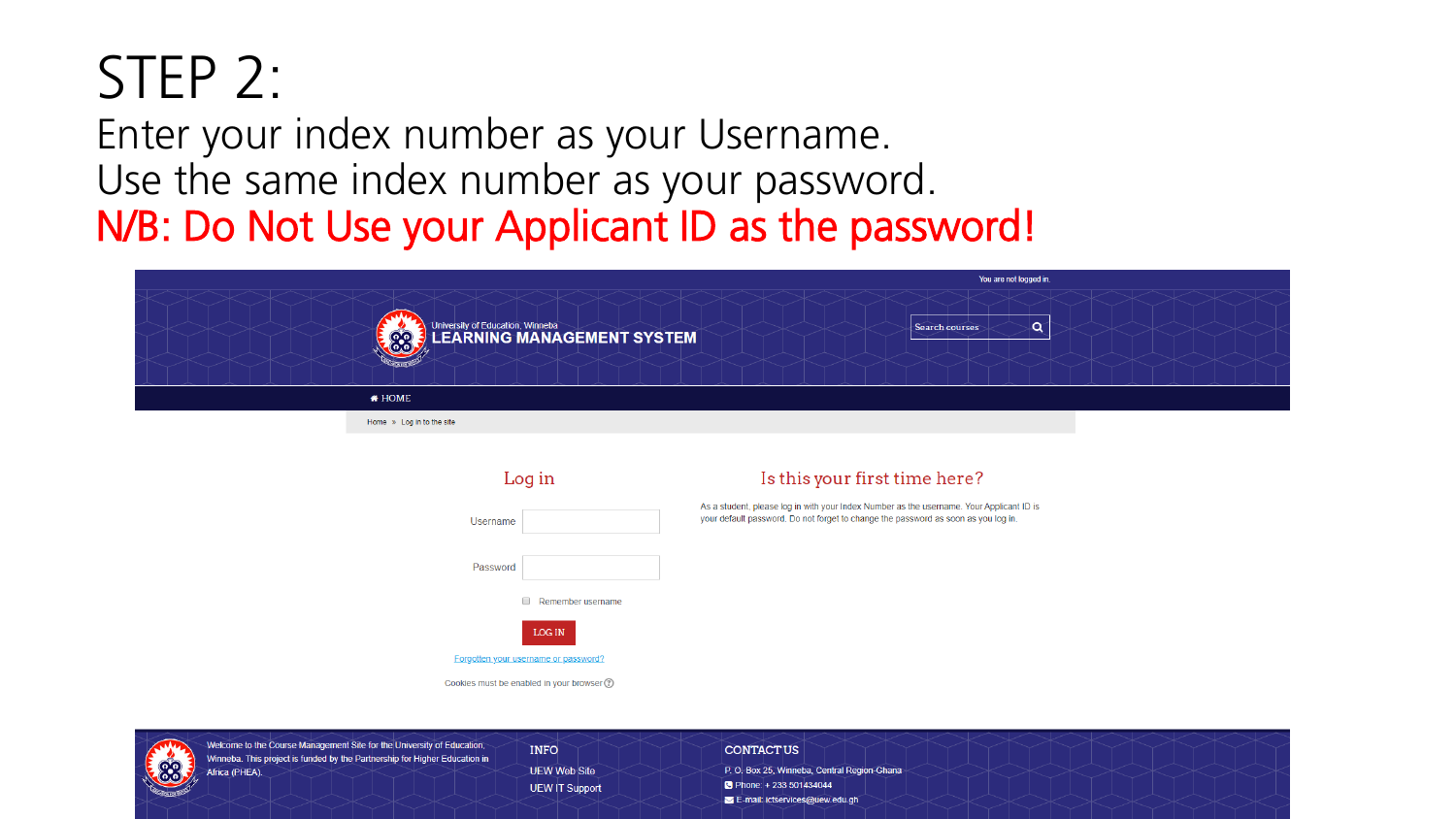STEP 3:<br>You will be required to change your password after the first login. Follow the instructions and set the appropriate password. Save The Changes

| 83                                            |                                                                 | University of Education, Winneba <b>Concrete State of Education</b> | Search courses                                                                                                                         | <b>LUT</b><br>$\vert \alpha \vert$ |  |
|-----------------------------------------------|-----------------------------------------------------------------|---------------------------------------------------------------------|----------------------------------------------------------------------------------------------------------------------------------------|------------------------------------|--|
| <b>A</b> HOME                                 |                                                                 |                                                                     |                                                                                                                                        |                                    |  |
|                                               | Home » Dashboard » Preferences » User account » Change password |                                                                     |                                                                                                                                        |                                    |  |
| Navigation                                    | $ \leq$                                                         | You must change your password to proceed.                           |                                                                                                                                        |                                    |  |
| Home                                          |                                                                 | Change password                                                     |                                                                                                                                        |                                    |  |
| Dashboard<br>$\blacktriangleright$ Site pages |                                                                 |                                                                     |                                                                                                                                        |                                    |  |
| Courses                                       |                                                                 | <b>Username</b>                                                     | 200015086                                                                                                                              |                                    |  |
|                                               |                                                                 |                                                                     | The password must have at least 6 characters, at least 1 digit(s), at least 1 lower case letter(s),<br>at least 1 upper case letter(s) |                                    |  |
|                                               |                                                                 | Current password*                                                   |                                                                                                                                        |                                    |  |
|                                               |                                                                 |                                                                     |                                                                                                                                        |                                    |  |
|                                               |                                                                 | New password*                                                       |                                                                                                                                        |                                    |  |
|                                               |                                                                 | New password (again)*                                               |                                                                                                                                        |                                    |  |
|                                               |                                                                 |                                                                     | <b>SAVE CHANGES</b>                                                                                                                    |                                    |  |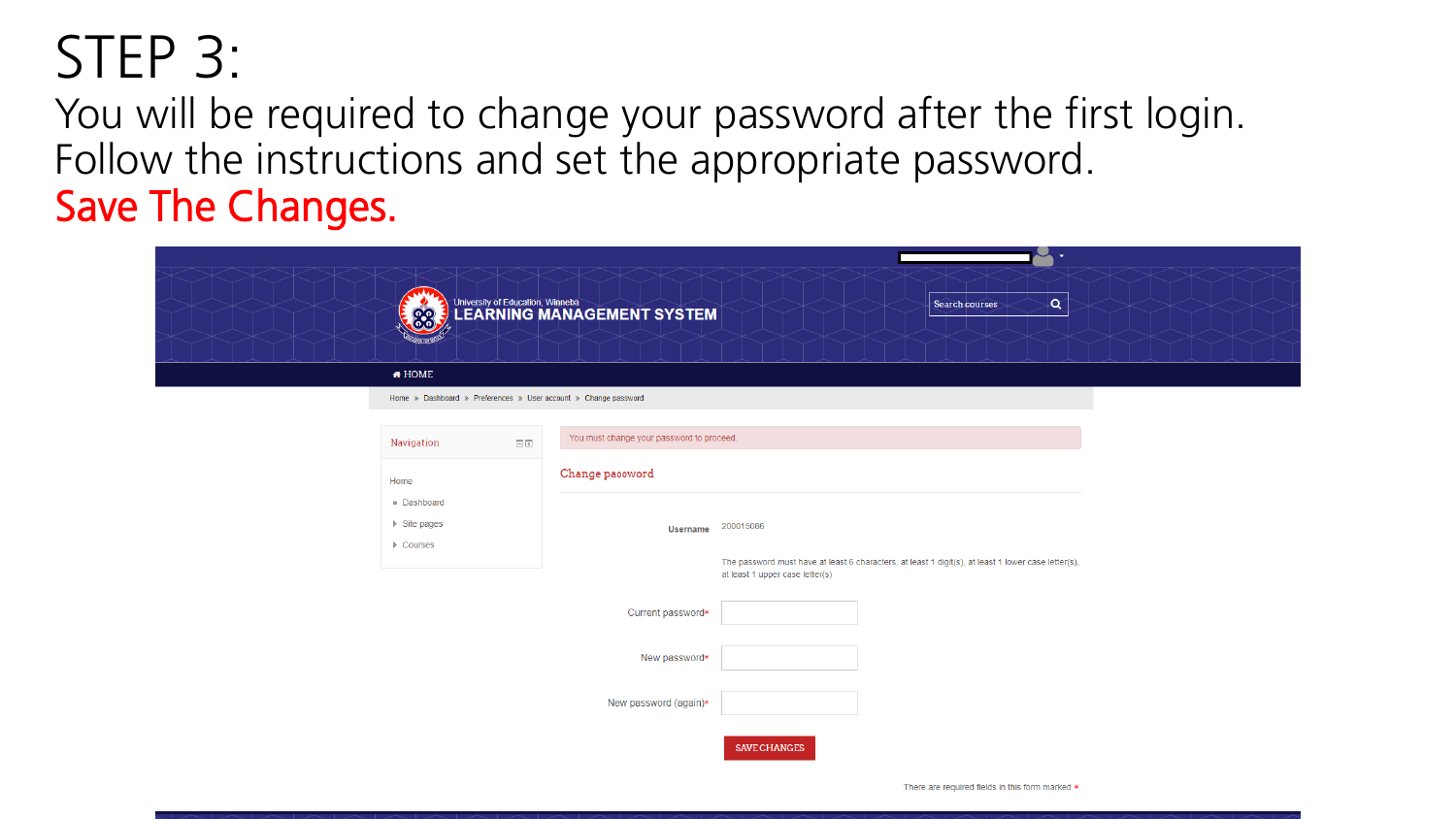

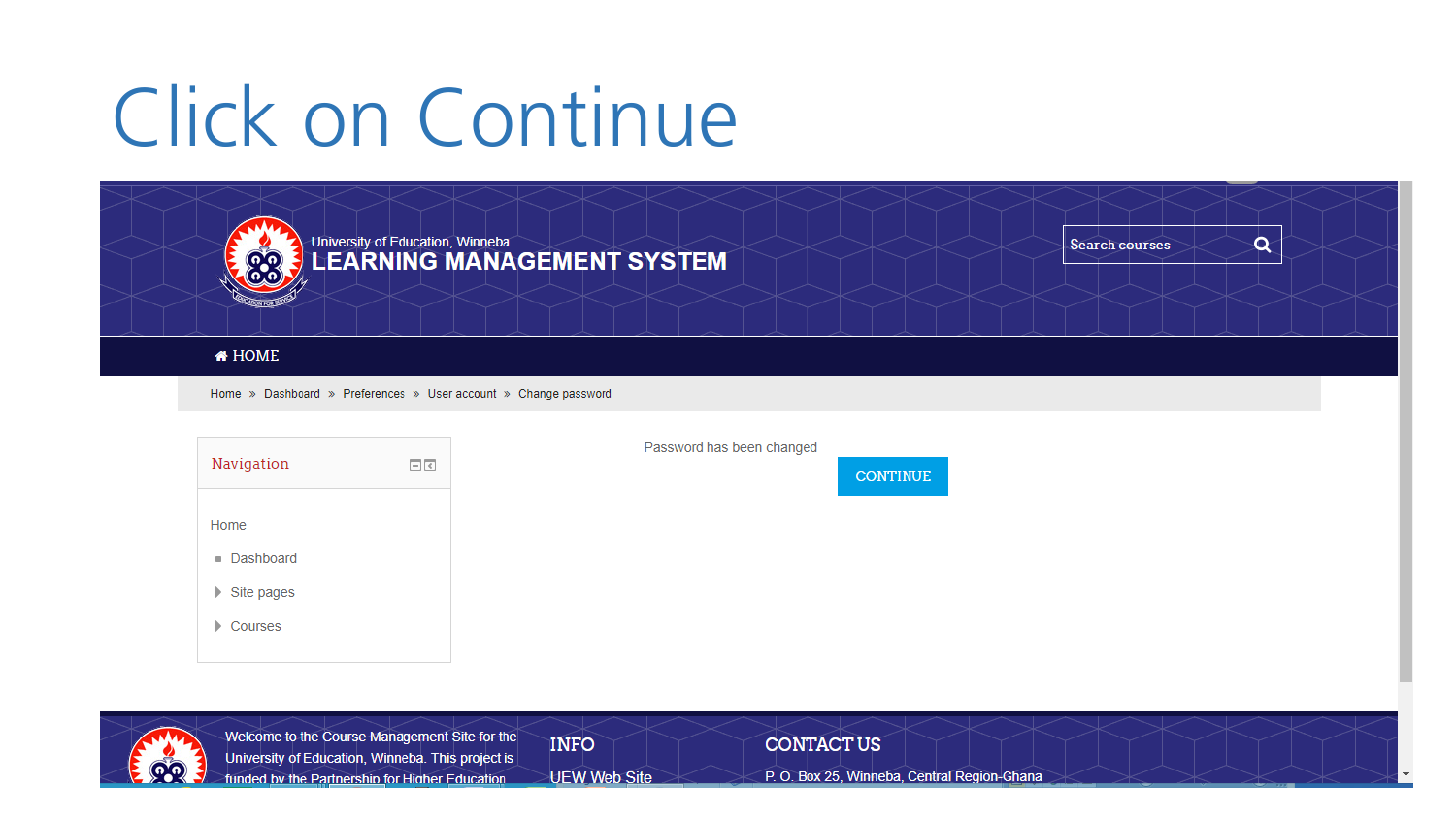# $\overline{on}$  vou Enrolling on your Courses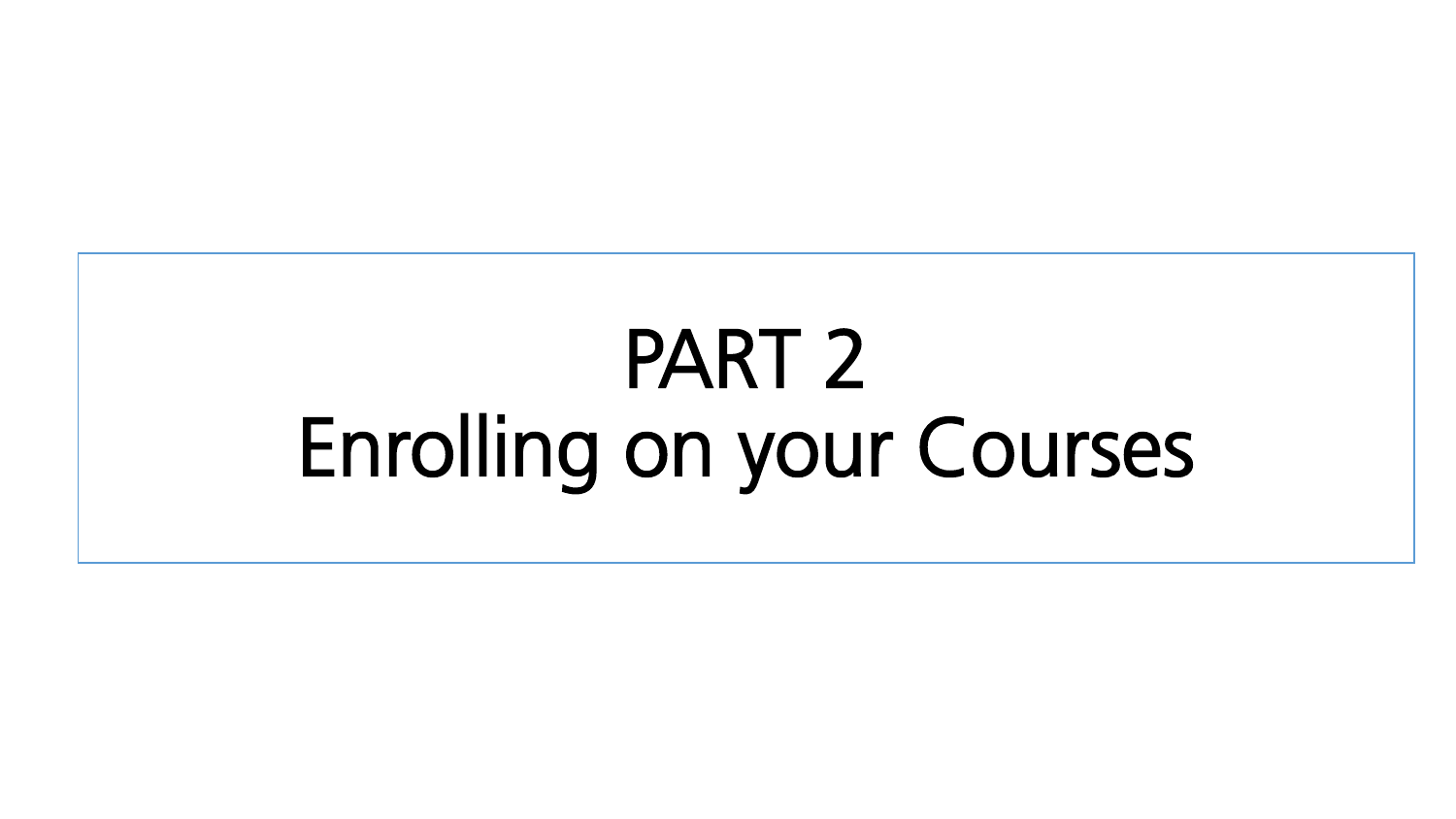### STEP 1:

On the top right hand side corner, search for the course using either the course code or course title.

Click on the course when it appears a

| Home » Courses » Search » icte 365 | Go<br>Search courses: icte 365                                                                                                                                                                               |
|------------------------------------|--------------------------------------------------------------------------------------------------------------------------------------------------------------------------------------------------------------|
| Navigation<br>$\Box$<br>$\lhd$     | Search results: 1                                                                                                                                                                                            |
|                                    |                                                                                                                                                                                                              |
| Home                               | <b>ICTE 365 Technology Project Management</b><br>ಿ                                                                                                                                                           |
| • Dashboard                        | This course seeks to introduce students to concepts and issues related to undertaking Information Technology                                                                                                 |
|                                    |                                                                                                                                                                                                              |
| Site pages                         | projects. It will explore concepts including resource management, including budget planning and<br>management, resource acquisition, and grant and bid proposal development for technology systems projects. |
| Courses<br>ь.                      | The overall purpose of the course is to blend theoretical aspects of project management to the pragmatic                                                                                                     |
|                                    | situations the student will face in industry or in academic environments. The outcome of the course will                                                                                                     |
|                                    | provide the foundation for developing technology-based project plans, management and experience in project                                                                                                   |
|                                    | management. It is expected that students will also gain certain knowledge and skills.<br>Teacher: Ephrem Kwaa-Aidoo                                                                                          |



Welcome to the Course Management Site for the University of Education, Winneba. This project is funded by the Partnership for Higher Education in Africa (PHEA).

**INFO UEW Web Site UEW IT Support** 

### **CONTACTUS**

P.O. Box 25, Winneba, Central Region-Ghana C Phone: +233 501434044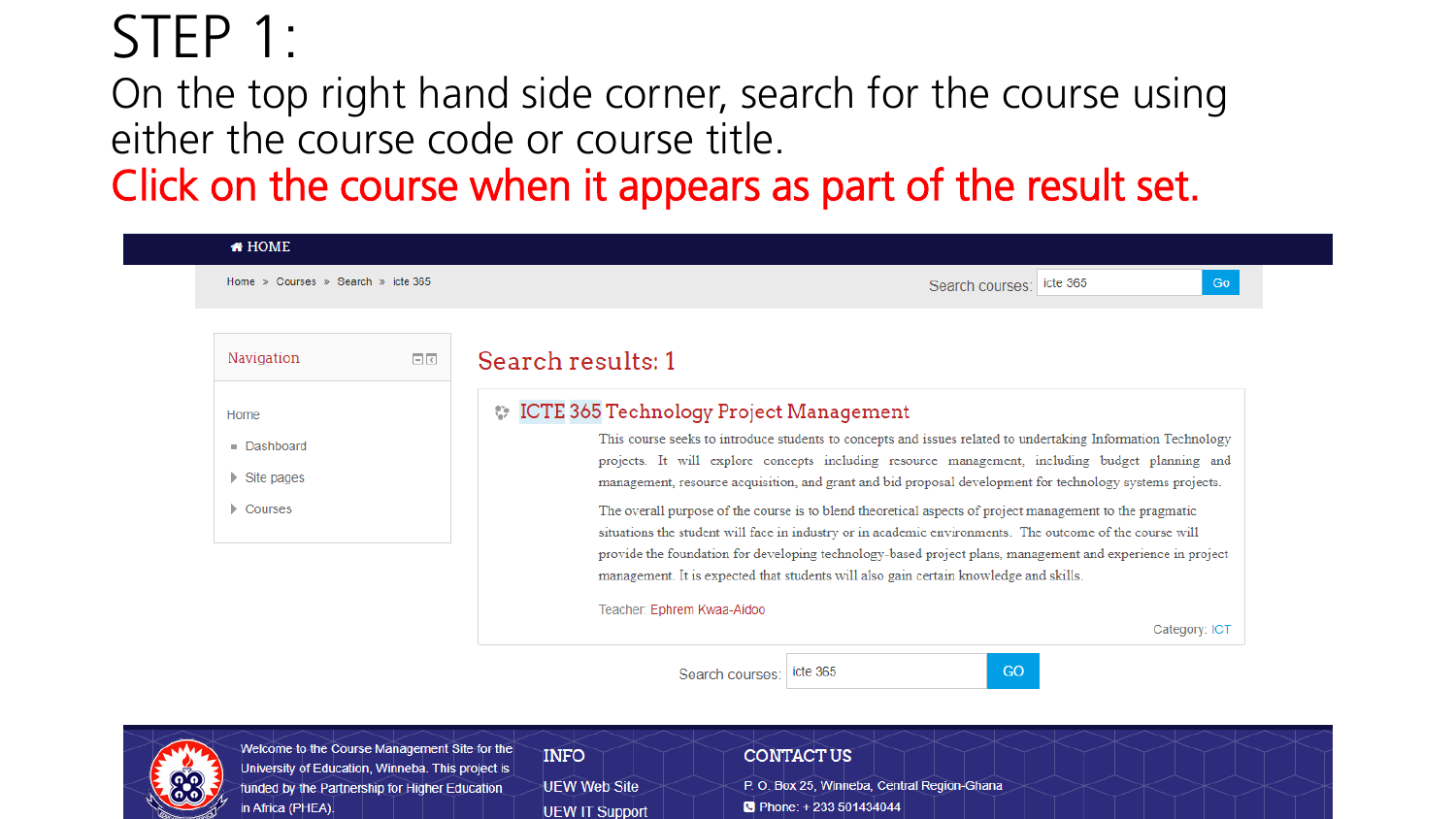STEP 2:<br>Some courses might require an enrollment key to be given by the Lecturer. If the course requires an enrollment key, find out from your lecturer. Enter the enrollment key and click on **ENROLL ME** to join the course. If your course does not require an enrollment key clicking. If your course does not require an enrollment key, clicking on the course will

| <b>* HOME</b>                               |                 |                                                                                                                                                                                                                        |
|---------------------------------------------|-----------------|------------------------------------------------------------------------------------------------------------------------------------------------------------------------------------------------------------------------|
|                                             |                 | Home » Courses » Faculty of Science » ICT » ICTE 365 » Enrol me in this course » Enrolment options                                                                                                                     |
|                                             |                 |                                                                                                                                                                                                                        |
| Navigation                                  | $\Box$<br>$\in$ | Enrolment options                                                                                                                                                                                                      |
| Home                                        |                 | ⊩<br><b>CTE 365 Technology Project Management</b>                                                                                                                                                                      |
| Dashboard                                   |                 | This course seeks to introduce students to concepts and issues related to undertaking Information Technology<br>projects. It will explore concepts including resource management, including budget planning and        |
| $\triangleright$ Site pages                 |                 | management, resource acquisition, and grant and bid proposal development for technology systems projects.                                                                                                              |
| $\blacktriangleright$ Current course        |                 | The overall purpose of the course is to blend theoretical aspects of project management to the pragmatic                                                                                                               |
| <b>ICTE 365</b>                             |                 | situations the student will face in industry or in academic environments. The outcome of the course will<br>provide the foundation for developing technology-based project plans, management and experience in project |
| $\triangleright$ Courses                    |                 | management. It is expected that students will also gain certain knowledge and skills.                                                                                                                                  |
|                                             |                 | Teacher: Ephrem Kwaa-Aidoo                                                                                                                                                                                             |
| Administration                              | $-<$            | $\blacktriangledown$ Self enrolment (Student)                                                                                                                                                                          |
| $\blacktriangleright$ Course administration |                 |                                                                                                                                                                                                                        |
| <b>Enrol me in this course</b>              |                 | No enrolment key required.                                                                                                                                                                                             |

ENROL ME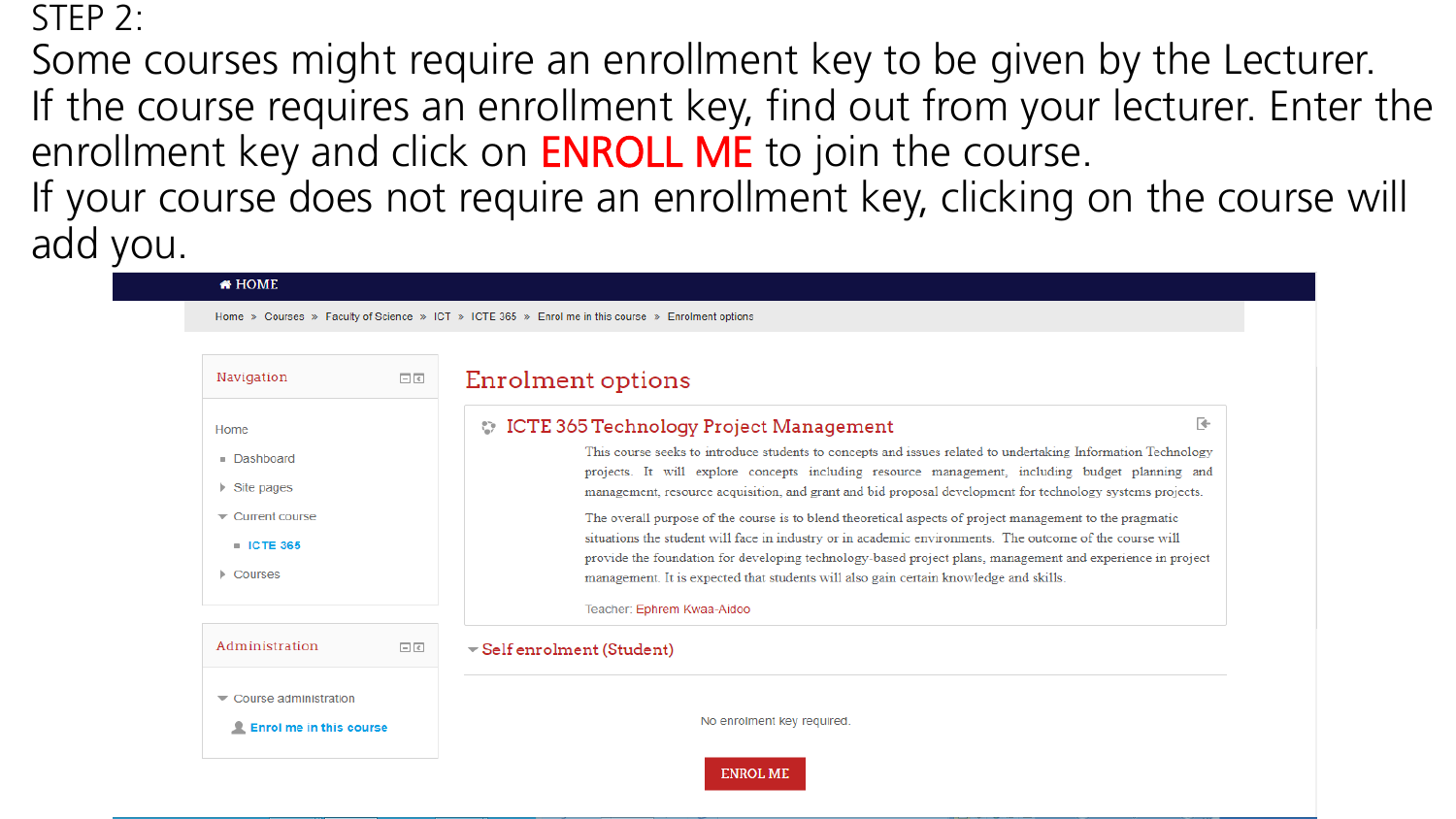# If you should see something similar this after the process, you have successfully enrolled into a course



Home » Faculty of Science » ICT » ICTE 365

 $\Box$ Navigation Home Dashboard  $\triangleright$  Site pages  $\blacktriangleright$  Current course  $\overline{V}$  ICTE 365  $\blacktriangleright$  Participants  $\triangleright$  Badges  $\triangleright$  General

### Dear Learner.

News forum

Welcome to ICTE 365 "Technology Project Management". This course will be delivered to you in a hybrid mode - that means some portions of the course will be available on this online platform where you can access at any time; other portions will be delivered in a face to face setting. We expect that you read all materials, participate in all activities such as forum discussions; contribute to journals, collaboratively build content using wikis on online and undertake project management activities. We will use most of our normal face-to-face class meetings to discuss and clarify issues that arise from our readings and participation in online activities.

### Search forums 回す GO. Advanced search ?



 $\Box$